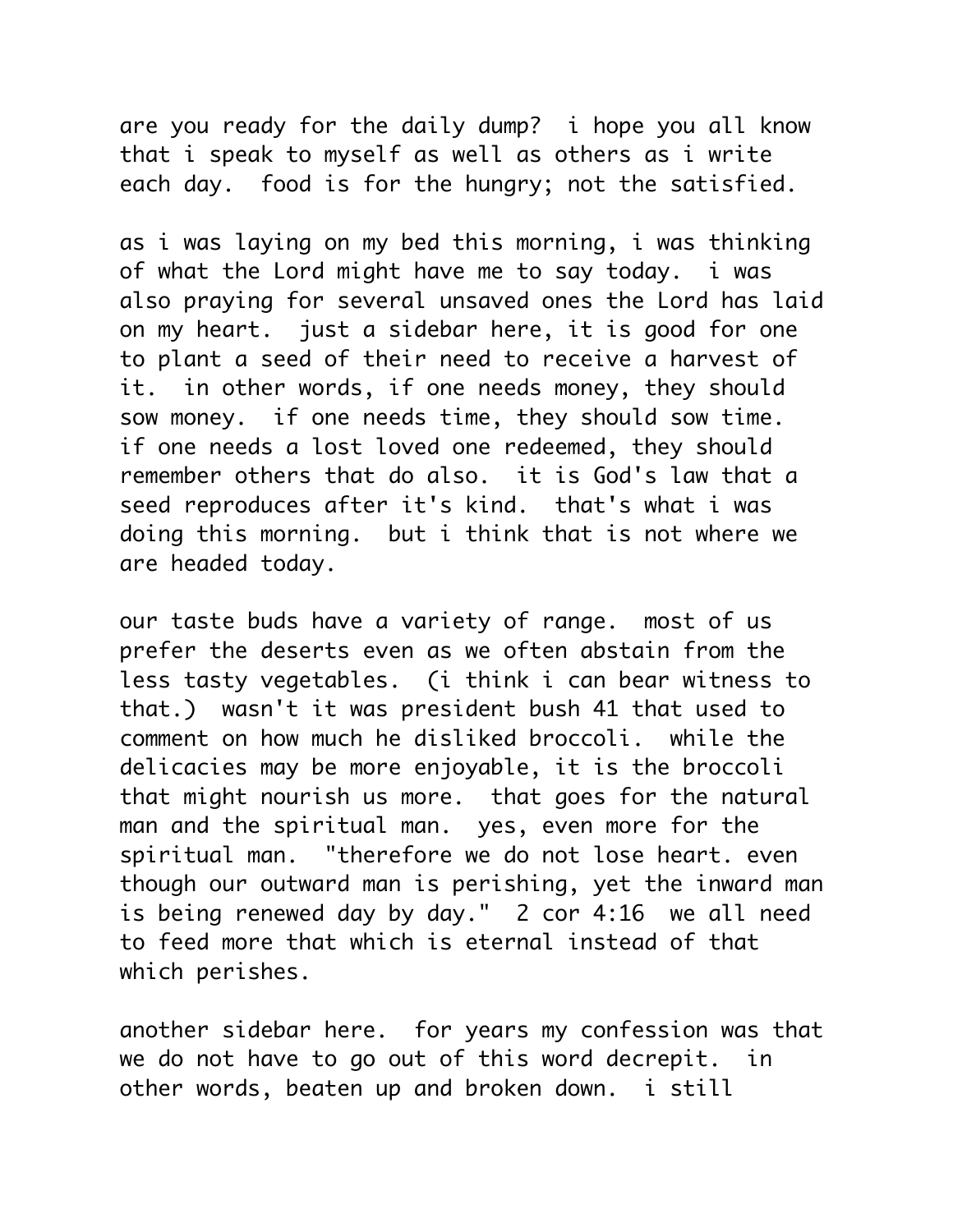believe that to be true. i just wasn't specific enough in my confession. when one looks at look at my current physical condition, they might judge God as unfaithful. when i look at my spiritual condition, it is not beaten up and broken down. even as the old hymn proclaims, "it is well with my soul". and my new confession: "God isn't finished with me yet!"

back to topic. have you ever been sitting in church and felt the preacher was speaking directly to you. perhaps expounding on things you felt he shouldn't know about. this is the Holy Spirit wielding His sword. "For the word of God is living and powerful, and sharper than any two-edged sword, piercing even to the division of soul and spirit, and of joints and marrow, and is a discerner of the thoughts and intents of the heart." heb 4:12 He is working on us daily. working to mold us into the image of the Son.

do you correct your child when they do wrong. hopefully it is always done with a sense of love and not anger. have you ever been "spanked" by God? conviction is a good thing. it not only can lead us to God but also keep us on that "narrow path". God is love and full of mercy and patience; a grasp beyond our reach. but is there a limit? "Therefore consider the goodness and severity of God: on those who fell, severity; but toward you, goodness, if you continue in His goodness. Otherwise you also will be cut off." rom 11:22

i think it was joy behar on the show "the view", that i once heard proclaim she did not believe in an afterlife. if that be the case, how does anyone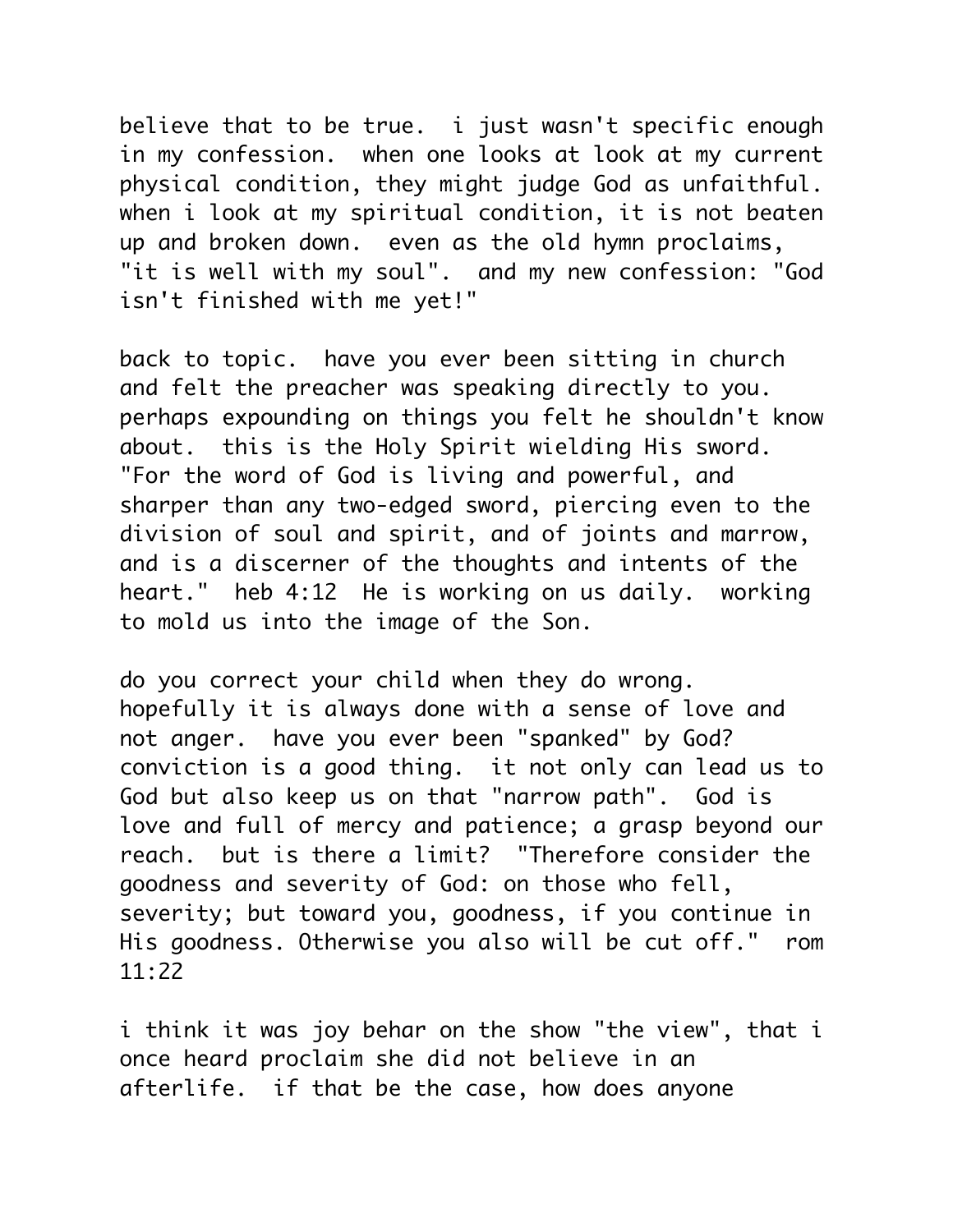determine what is right or wrong? if there be no judgment or punishment, then opinions and actions are left to the individual. if there be no fear or moral compass, will anything be off limits? when that is the case, should one seek justification when they are wounded by another; when right or wrong or good or bad is each person's decision, it is arbitrary?

the doctrine of the wrath of God has fallen on hard times. in today's world, any concept of God's wrath upsets our modern sentiments. it's too disconcerting, too intolerant.

we live in a day where we have set ourselves as the judge and God's character is on trial. "how can hell be just?" "why would God command the israelites to destroy the canaanites?" "why does God always seem so angry?"

the fact that so many people struggle with these questions, and many more like them, means that more than ever right thinking is needed about the doctrine of God's wrath. it is needed for motivation for christian living, fuel for proper worship, and as a toolbox to confront objections to christianity.

here are five truths i have researched about God's wrath. God's wrath is just. God's wrath is to be feared. God's wrath is consistent in the old and new testaments. God's wrath is His love in action against sin. God's wrath is satisfied in Jesus.

has anyone considered that the wrath of God is just Him withdrawing His self from the equation. could it be allowing sin and evil have their full reign in a